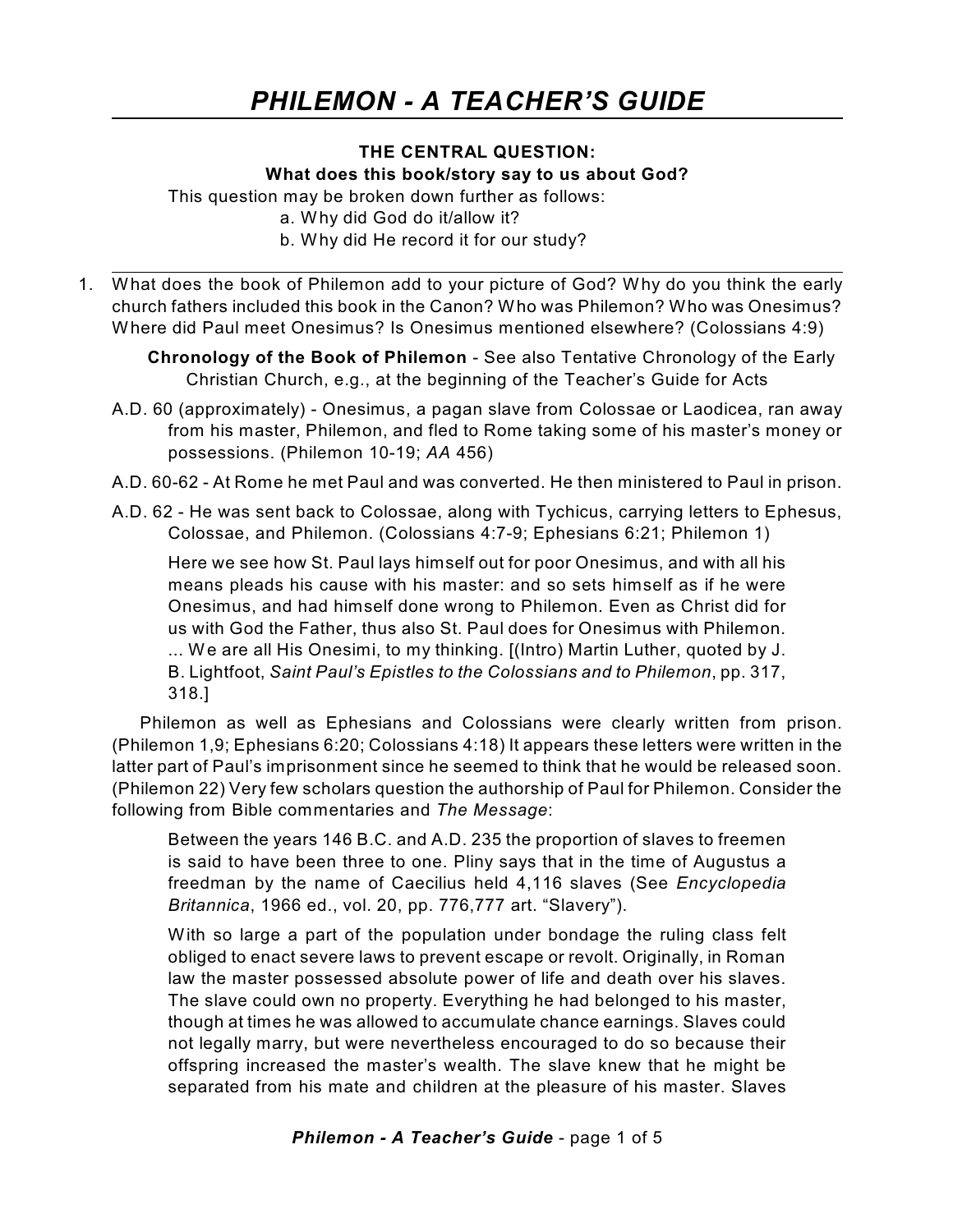could not appeal to civil magistrates for justice, and there was no place where a fugitive slave could find asylum. He could never serve as a witness, except under torture, and he could not accuse his master of any crimes except high treason, adultery, incest, or the violation of sacred things. If a master was accused of a crime, he could offer his slave to be interrogated by torture in his place. The punishment for running away was often death, sometimes by crucifixion or by being thrown to voracious lampreys in a fishpond.

Some slaveowners were more considerate than others, and some slaves showed great devotion to their masters. Certain tasks committed to slaves were relatively pleasant, and a number required a high degree of intelligence. Often teachers, physicians, and even philosophers became slaves as a result of military conquest. Many slaves ran shops or factories or managed estates for their masters. But the institution of slavery was a school for cowardice, flattery, dishonesty, graft, immorality, and other vices, for above all else a slave had to cater to his master's wishes, however evil. By about A.D. 200, conditions had improved greatly, and even more so after the spread of Christianity.

The Romans did not deny their slaves all hope of freedom. The law provided for their manumission, or liberation, in various ways. Most commonly, the master took his slave before an official, in whose presence he turned the slave around and pronounced the longed-for words *liber esto*, "Be free," and struck him with a rod. Manumission could also be performed by various other means, such as writing a letter, making the slave guardian of one's children, or placing on his head the *pileus*, or cap of liberty. But unless manumission was decreed by law rather than by a private owner, the slave was bound to remain a client to his master and to perform any obligations placed upon him at the time of manumission. In the Roman Empire it was possible for freedmen to rise steadily to positions of influence and even of civic authority, but their property, when they died without heirs, reverted to their former masters. One such instance was that of Felix, procurator of Judea (see Vol. V, p. 70). *SDA Bible Commentary*, vol.7, p. 376

Estimates suggest that there were 60 million slaves in the Roman Empire, men and women who were treated like pieces of merchandise to buy and sell. A familiar proverb was "So many slaves, just so many enemies!" The average slave sold for 500 denarii (one denarius was a day's wage for a common laborer), while the educated and skilled slaves were priced as high as 50,000 denarii. A master could free a slave, or a slave could buy his freedom if he could raise the money (Acts 22:28). (*The Bible Exposition Commentary* article on Philemon)

### **Philemon**

Every movement we make in response to God has a ripple effect, touching family, neighbors, friends, community. Belief in God alters our language. Love of God affects daily relationships. Hope in God enters into our work. Also their opposites—unbelief, indifference, and despair. None of these movements and responses, beliefs and prayers, gestures and searches, can be confined to the soul. They spill out and make history. If they don't, they are under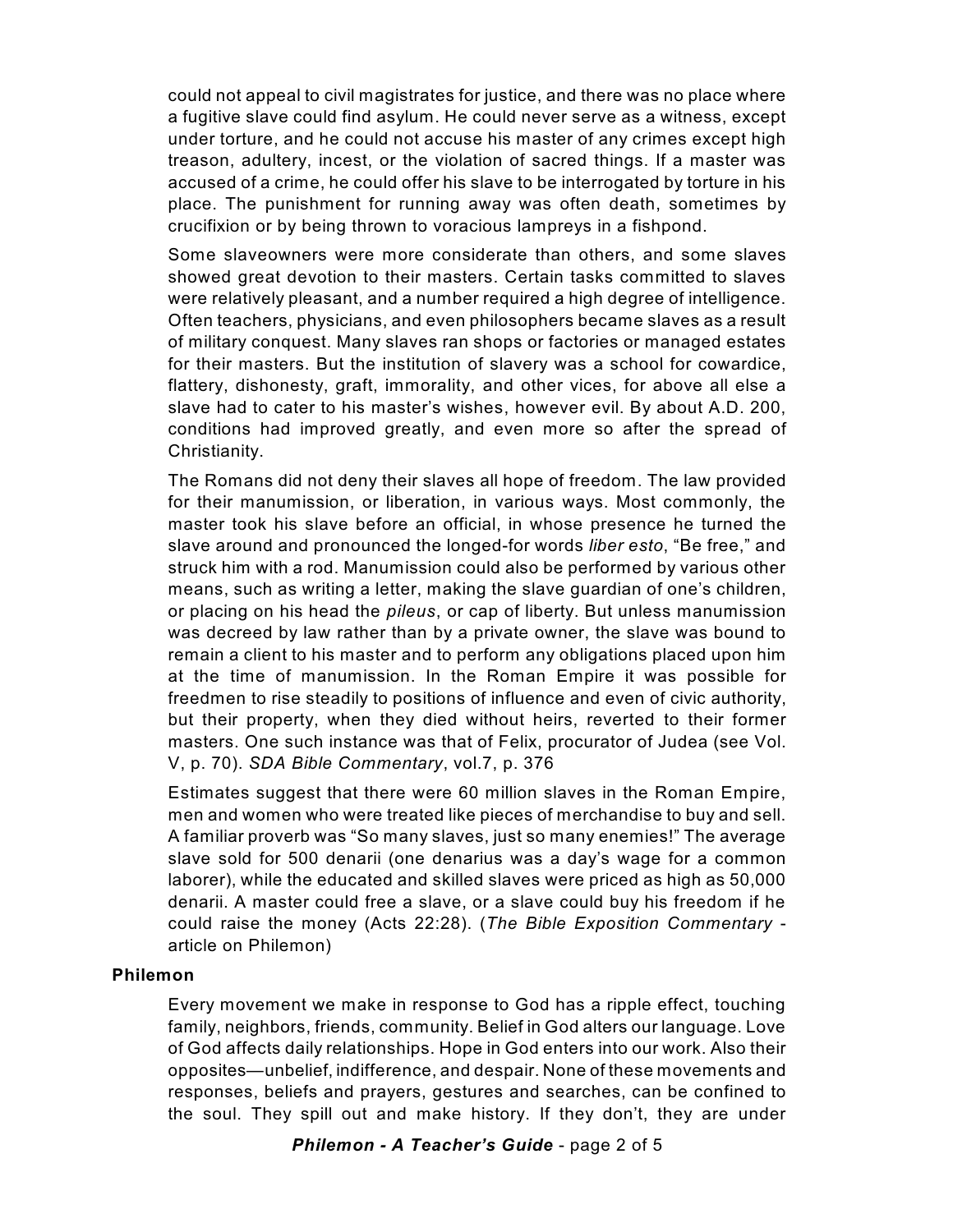suspicion of being fantasies at best, hypocrisies at worst.

Christians have always insisted on the historicity of Jesus—an actual birth, a datable death, a witnessed resurrection, locatable towns. There is a parallel historicity in the followers of Jesus. As they take in everything Jesus said and did—all of it a personal revelation of God in time and place—it all gets worked into local history, eventually into world history.

Philemon and Onesimus, the slave owner and slave who figure prominently in this letter from Paul, had no idea that believing in Jesus would involve them in radical social change. But as the two of them were brought together by this letter, it did. And it still does. (Introduction to Philemon - *The Message*)

2. In light of the fact that Onesimus was a runaway slave, did Paul really have anything to do with sending him back to Philemon? (Philemon 12) Would Onesimus have been sent back to Philemon by the authorities to be punished or killed? In the times of Paul, there were an estimated 60 million slaves in the Roman Empire. In fact, there were considerably more "slaves" than there were "free men." Thus, it was considered essential that the slaves be severely punished if they tried to run away or rebel in any way. Archaeologists have even found "Wanted: Dead or Alive" notices for runaway slaves. Slavery was not a lifelong condition based on "race" but often a way of paying back debts. A slave could buy his way out of slavery if he had the money, or he would be released when his obligation was complete.

Considering Roman law about slavery, it was very unlikely that the authorities in Rome realized Onesimus was a runaway slave. If they had known this, he would have been arrested and returned to his master almost immediately for punishment or death. Thus, it seems likely that Onesimus sought out the Christians in Rome or the apostle Paul himself for some reason. Perhaps, Onesimus identified himself as a Christian and hoped for some fellowship or even some assistance. After being converted, apparently Onesimus revealed his true story to Paul. Instead of turning Onesimus over to the authorities, Paul decided to do what he could to correct the problem by writing this letter to Philemon. See the notes above regarding slavery.

3. Why did Paul not take this opportunity to say that slavery was a terrible sin and that no Christian should be involved in it? (Compare Ephesians 6:5-9; 1 Timothy 6:1,2; Titus 2:9,10) Would slavery continue if all slaves had done what Paul told Onesimus to do and if Philemon had done what Paul suggested he should do? (See also Colossians 3:11)

Considering the number of slaves being held during the days of Paul, for a small group such as the Christian church to attempt to change this common practice in society would have resulted in the church being immediately banned. The major task of the church to spread the gospel would have been overshadowed by such an attempt to eliminate slavery. So, Paul took another approach. He realized that if he could get people to really act like Christians, slavery would disappear. Furthermore, if Christ should return soon, as Paul fervently hoped, slavery would be eliminated forever! No doubt, Paul believed that this was the best way to deal with the problem of slavery.

4. Why do some translations have Paul calling himself an "ambassador" while others have "an old man"? (Philemon 1:9)

In all known Greek manuscripts of this verse, we find the Greek word *presbutes -* "an old man." But many Bible scholars believe that this expression is not like Paul. Dr. Richard

*Philemon - A Teacher's Guide* - page 3 of 5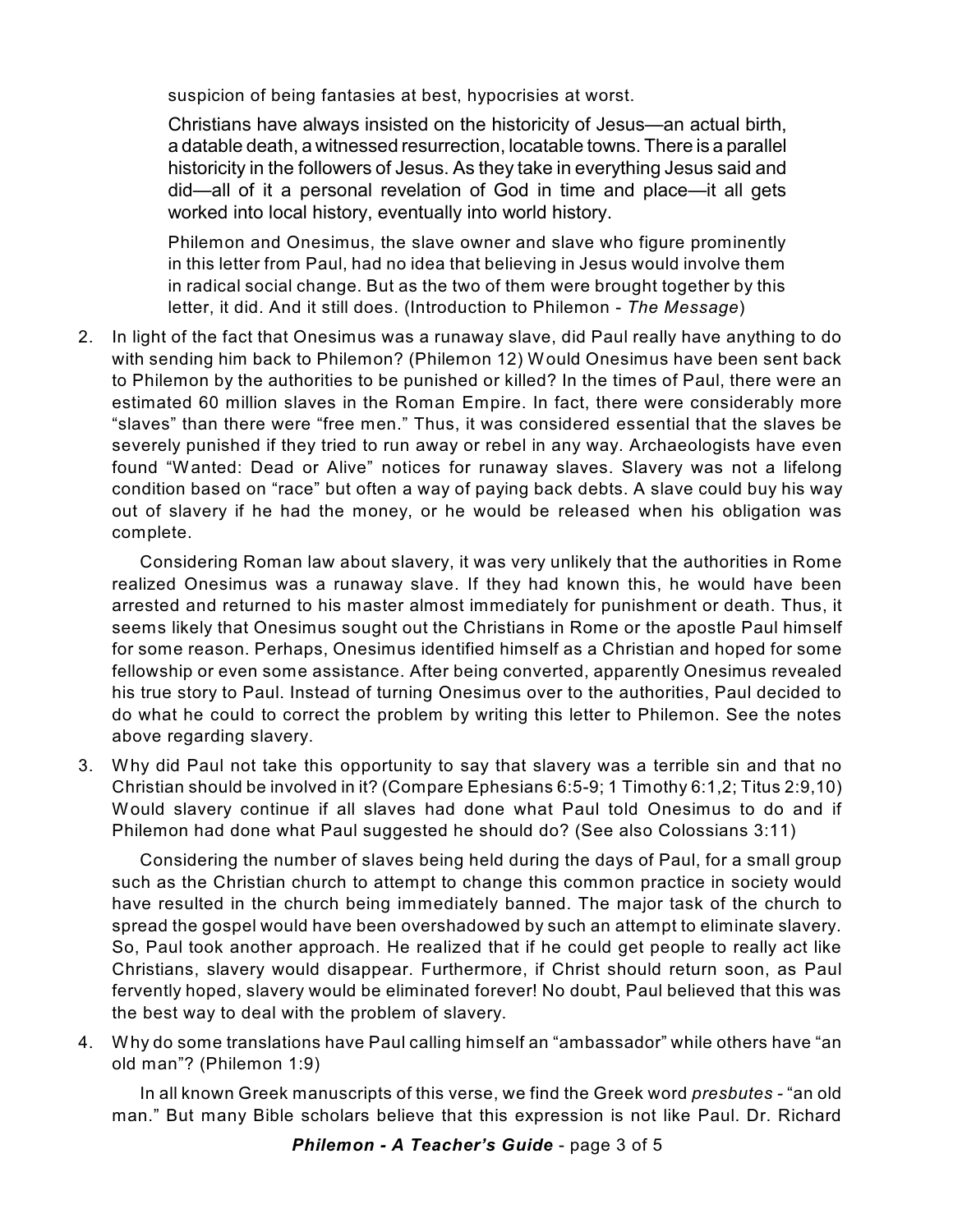Bentley, an English theologian of the 17<sup>th</sup> century who spent a lot of time working on the book of Philemon, suggested that the word should have been *presbeutes -* "an ambassador." As one can recognize without even knowing Greek, the pronunciation of these two words is almost exactly the same. By the time he was twenty-four, Dr. Bentley had a Hexapla of the Old Testament with every word in the Hebrew Bible collated with Chaldee, Syriac, Latin, and Greek (two different versions). He was such a recognized scholar that he worked with Sir Isaac Newton, and jointly they delivered the first Robert Boyle Lectures.

Dr. Bentley believed that Paul would never appeal to the pity of Philemon by referring to himself as "an old man" but rather would appeal by claiming that he was "an ambassador" of Jesus Christ. (Compare Ephesians 6:20; 2 Corinthians 5:20)

Such a "scholarly guess change" is known in the science of "textual" or "lower" criticism as a "conjectural emendation." Many modern translations have accepted Dr. Bentley's conjectural emendation even though there is no manuscript evidence for it at all.

# **Philemon 9:**

- "...the aged..." (*Tyndale, Geneva, KJV, NKJV, ASV, NASB* [footnote: or "an ambassador"], *Weymouth, Concordant Literal*)
- *Weymouth (1929):* footnote: (Aged) Greek *presbutes*; another word *presbeutes* (ambassador) differs only by a single letter, and there is evidence that ambassador was sometimes written *presbutes*. Paul, at this time, was hardly aged in length of years, though, perhaps, prematurely so by the kind of life he had lived: cf. 2 Cor. 11:23-29. "Ambassador and now also a prisoner" (cf. R.V. margin) yields a tempting correspondence with the expression in the contemporary Epistle to the Ephesians 6:20 (cf. 2 Cor. 5:20)
- "...an old man..." (*RV, ARV, NIV, TLB, NLT, Stevens, Greber, Kleist and Lilly, Montgomery, Noyes, Douay-Confraternity, NRSV*, [footnote: "an ambassador"], *NAB, Moffatt, Beck, Phillips, Jerusalem, William E. Paul, Clear Word, Schonfield, Lamsa, Spencer, Moore, Noli, Norlie*)
- *NAB* footnote: *Old man:* some editors conjecture that Paul here used a similar Greek word meaning "ambassador" (cf. Ephesians 6:20). This conjecture heightens the contrast with "prisoner" but is totally without manuscript support.

### "...an aged man..." (*New World, Kingdom Interlinear*)

- "...an elder..." (*Scarlett*)
- "...an ambassador..." (*RSV, Translator's, Twentieth Century, GNB* [footnote: "or an old man"], *NEB, Message*)
- "...an ambassador *and* an old man..." (*Amplified)*

"...an envoy..." (*Goodspeed, Williams*)

"...a messenger..." (*CEV* [footnote: Or "an old man"])

There are at least 63 such conjectural emendations that have been considered significant enough to be included in one or more English version of the Bible. It is interesting to note in this context that even the *King James Version* adopts at least one reading for which there is no manuscript support.

5. Do we have any idea what the outcome was of Paul's writing of this letter? What happened